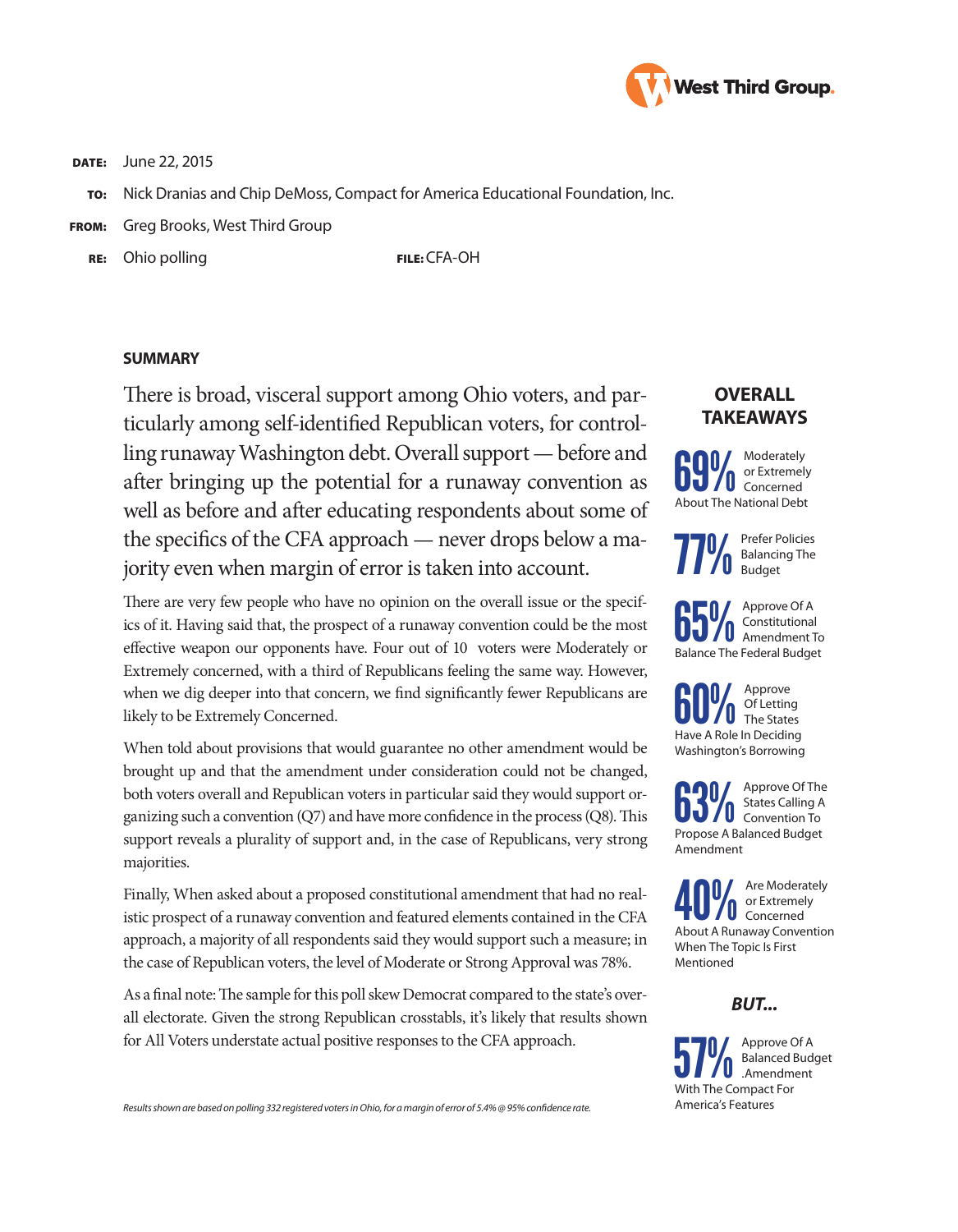## **QUESTIONS AND RESULTS**

*(All numbers shown are in [all-respondents / GOP respondents] format.)*

**Q1. Are you concerned about America's national debt, which currently stands at more than \$18.2 trillion, or nearly \$160,000 per taxpayer?**



**Q2. Forty-nine out of the 50 states require that their own Governor and Legislature balance their budget, limiting spending to available revenue. Generally speaking, do you approve of such a policy?**



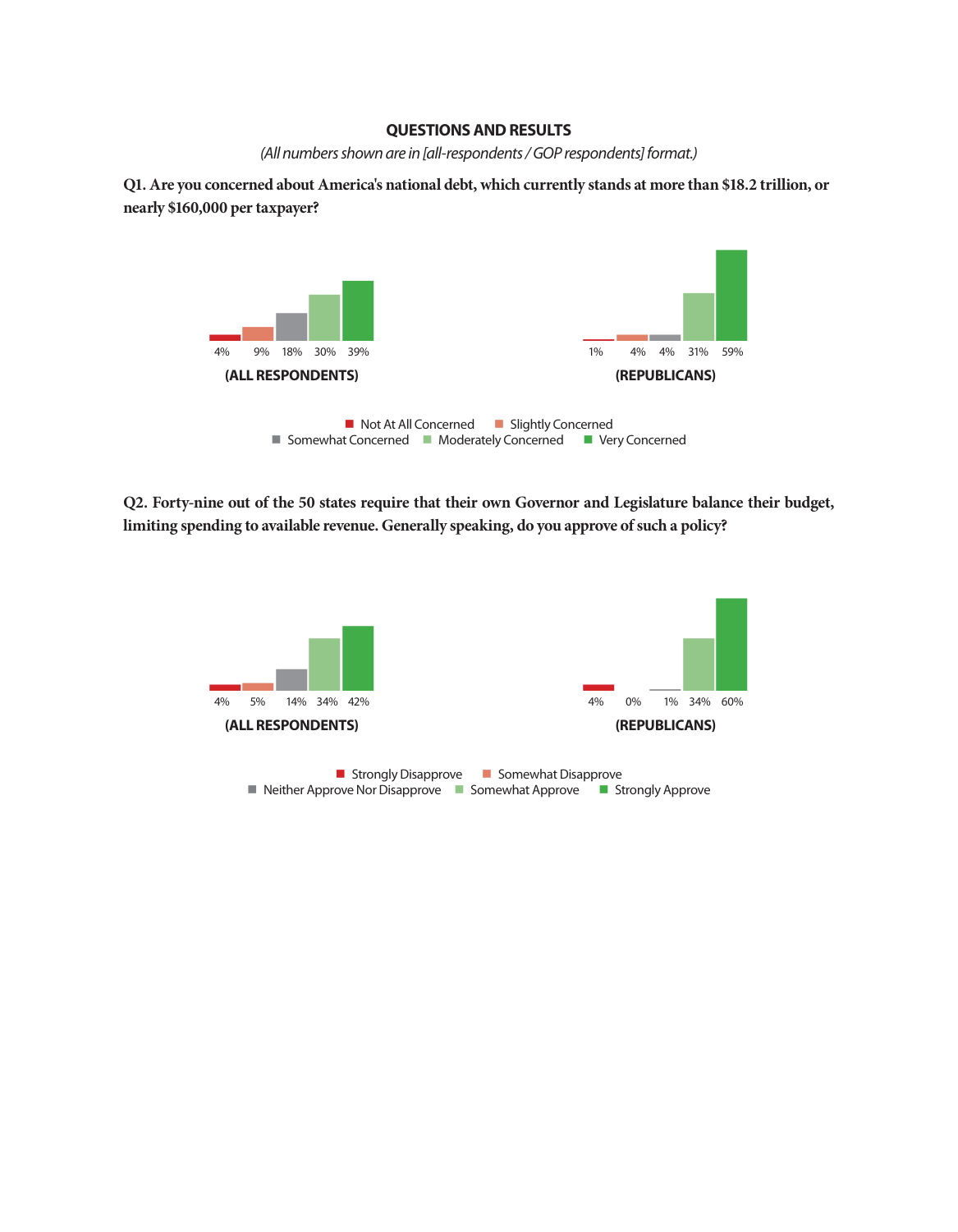**Q3. The federal government has not balanced its budget for 20 years—since 1995. Since then, the federal government has increased our national debt from under \$5 trillion to over \$18 trillion, from around \$60,000 in debt per taxpayer to nearly \$160,000 in debt per taxpayer. Against that backdrop, would you approve of a proposal to amend the constitution to limit how much the federal government can borrow?**



**Q4. The constitution currently does not limit how much the federal government can borrow. A balanced budget proposal under consideration would amend the constitution to limit how much the federal government could borrow to a specific amount, and otherwise require the federal government to get approval from a majority of state legislatures before borrowing even more. Would you generally approve of such a policy?**

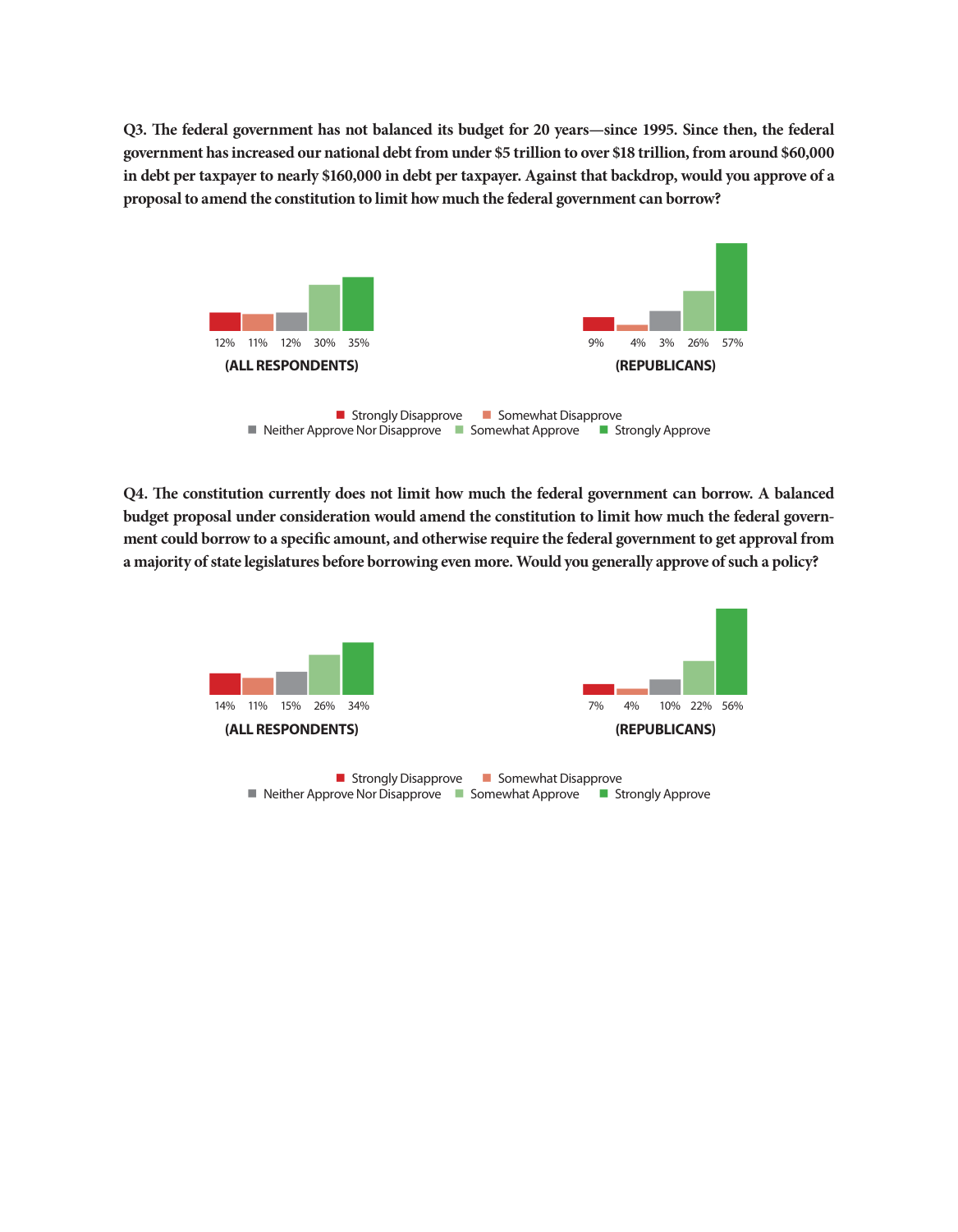**Q5. States have the power to propose constitutional amendments. To do so, state legislatures must petition Congress to call a formal meeting of state representatives, which the constitution calls a "convention for proposing amendments" and some people call a "constitutional convention." Would you support states organizing such a convention to propose a balanced budget amendment?**



**Q6. Some people are concerned that if the states organized a convention for the specific purpose of proposing a balanced budget amendment, that the convention would instead do whatever it wanted and propose dangerous constitutional amendments. They call this a "runaway convention." Knowing that 75% of the states—38 states—would have to approve, or "ratify," any amendment that was proposed by a convention before it became part of the constitution, are you concerned about a "runaway convention"?**



■ Not At All Concerned ■ Slightly Concerned ■ Somewhat Concerned ■ Moderately Concerned ■ Extremely Concerned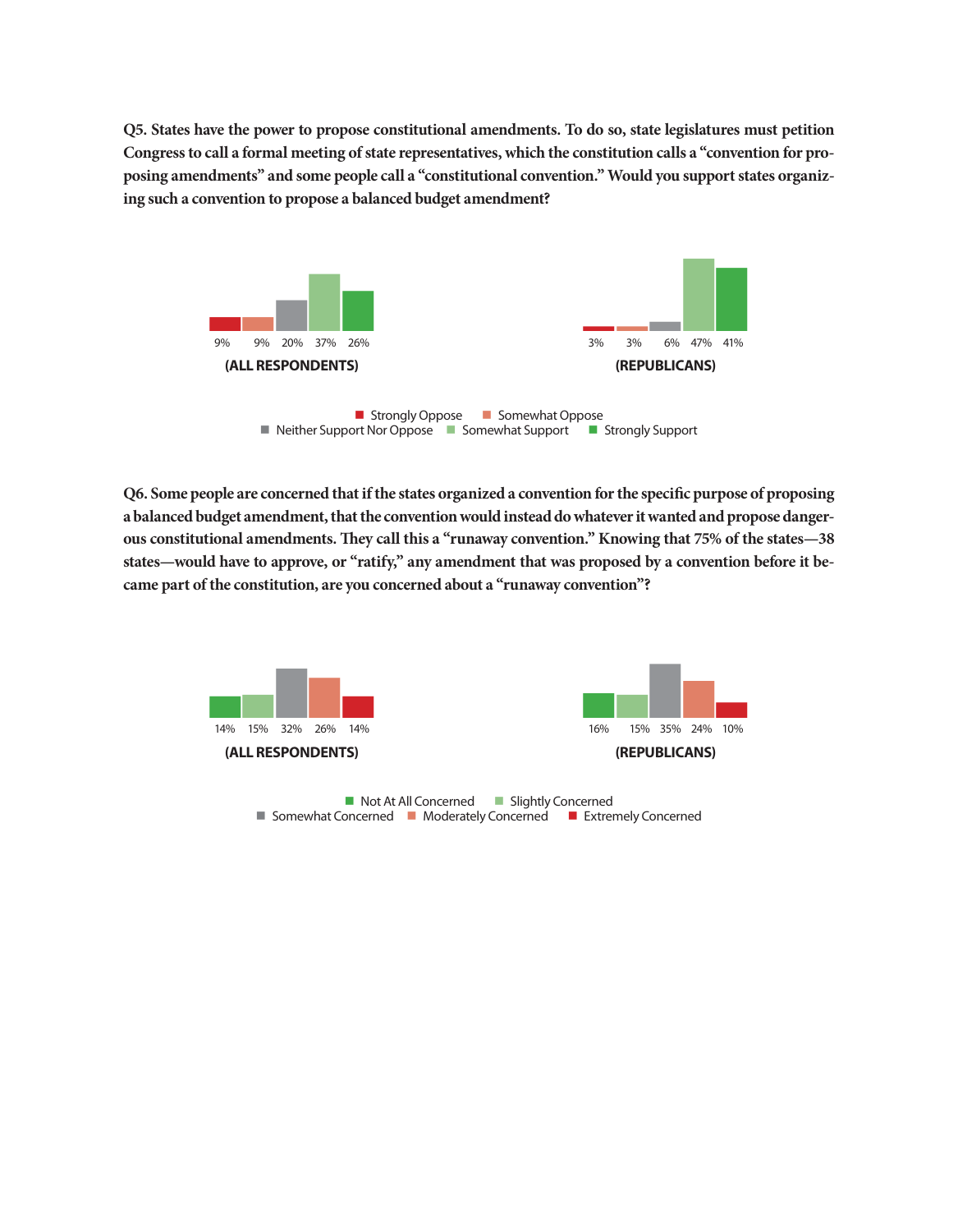**Q7. If the states organized a convention only after they agreed beforehand, in a legally binding contract, that no other amendment would be proposed other than a balanced budget amendment, would you support organizing such a convention?** 



**Q8. If the states organized a convention only after they agreed beforehand, in a legally binding contract, to propose and ratify only a specific balanced budget amendment without modifications, or the convention would automatically disband, would this give you more confidence in the process?**



**Q9. If there were no realistic prospect of a so-called "runaway convention," would you approve of a specific balanced budget amendment that would limit how much the federal government could borrow, require a majority of state legislatures to approve any increase in borrowing capacity, and encourage spending reductions before tax increases to balance the budget?**